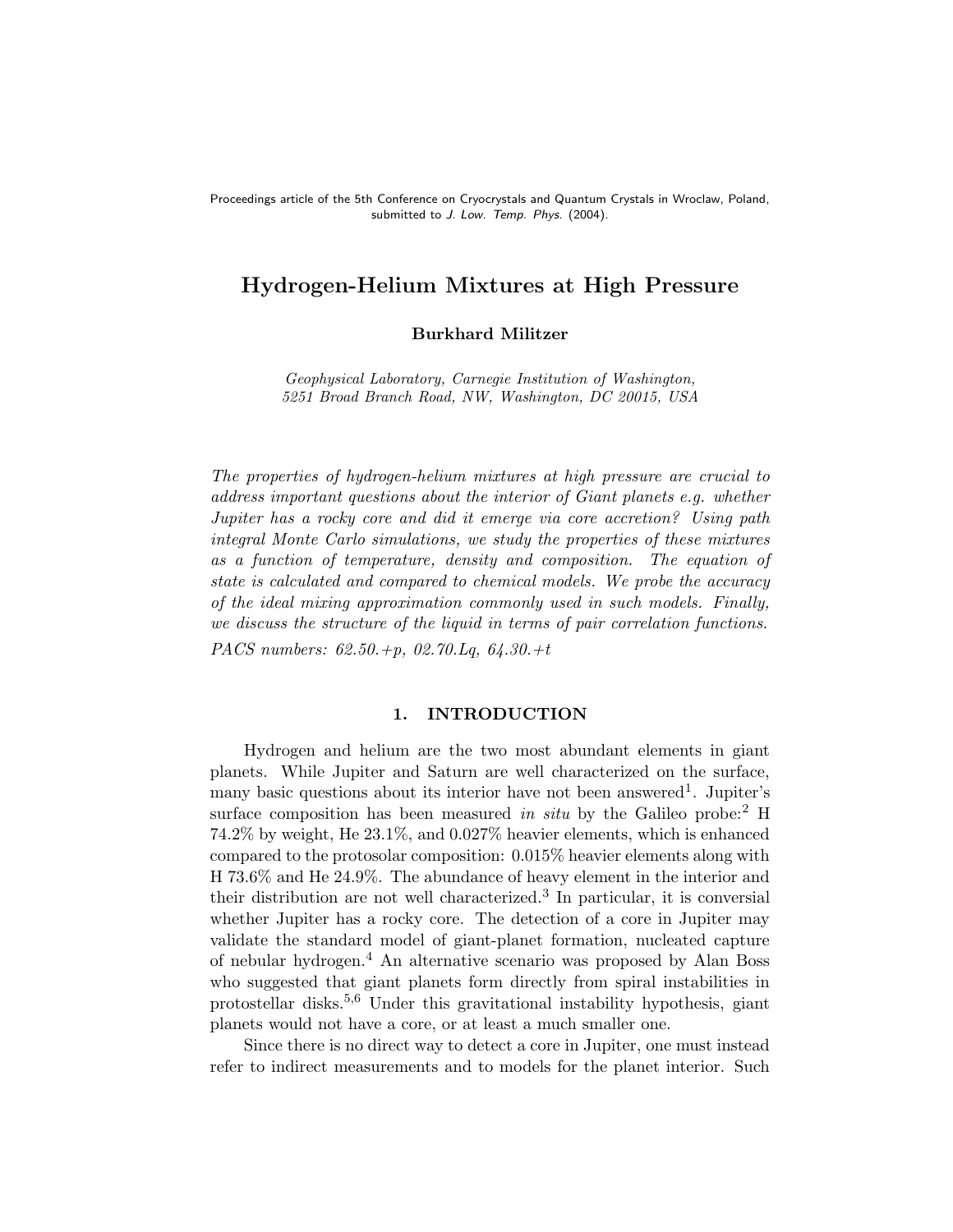models are constrained by the available observation data, in particular, the properties at the planet surface and the gravitational moments measured through fly-by trajectories. All models rely on an equation of state (EOS) of hydrogen-helium mixtures. However, the uncertainties in the available EOS are large and have not allowed one, among many other questions, to determine whether Jupiter has a core.

In this article, we present results from path integral Monte Carlo (PIMC) simulations<sup>7</sup> that enable us to study quantum many-body systems at finite temperature from first principles. In this simulation, hydrogen-helium mixtures are represented by an ensemble of electrons, protons and helium nuclei, each described by a path in imaginary time to incorporate quantum effects. The electrons are treated as fermions while exchange effects for the nuclei can be neglected for the considered thermodynamics conditions.

### 2. PATH INTEGRAL MONTE CARLO

The thermodynamic properties of a many-body quantum system at finite temperature can be computed by averaging over the density matrix,  $\hat{\rho} = e^{-\beta \hat{H}}, \beta = 1/k_B T$ . Path integral formalism<sup>8</sup> is based on the identity,

$$
e^{-\beta \hat{H}} = \left[e^{-\frac{\beta}{M}\hat{H}}\right]^M \tag{1}
$$

where  $M$  is a positive integer. Insertion of complete sets of states between the M factors leads to the usual imaginary time path integral formulation, written here in real space,

$$
\rho(\mathbf{R}, \mathbf{R}'; \beta) = \int \dots \int d\mathbf{R}_1 \dots d\mathbf{R}_{M-1} \rho(\mathbf{R}, \mathbf{R}_1; \tau) \dots \rho(\mathbf{R}_{M-1}, \mathbf{R}'; \tau) \tag{2}
$$

where  $\tau = \beta/M$  is the time step. Each of the M steps in the path now has a high temperature density matrix  $\rho(\mathbf{R}_k, \mathbf{R}_{k+1}; \tau)$  associated with it. The integrals are evaluated by Monte Carlo methods. The density matrix for bosonic and fermionic systems can be obtained by projecting out states of corresponding symmetry. In PIMC, one sums up different permutations  $P$ ,

$$
\rho_{\mathrm{b/f}}(\mathbf{R}, \mathbf{R}'; \beta) = \frac{1}{N!} \sum_{\mathcal{P}} (\pm 1)^{\mathcal{P}} \rho(\mathbf{R}, \mathcal{P}\mathbf{R}'; \beta) = \frac{1}{N!} \sum_{\mathcal{P}} (\pm 1)^{\mathcal{P}} \int d\mathbf{R}_t e^{-U[\mathbf{R}_t]}.
$$
\n(3)

For bosons, this is essentially an exact numerical algorithm that has found many applications.<sup>7</sup> For fermions, the cancellation of positive and negative contributions leads to numerically unstable methods, which is known as the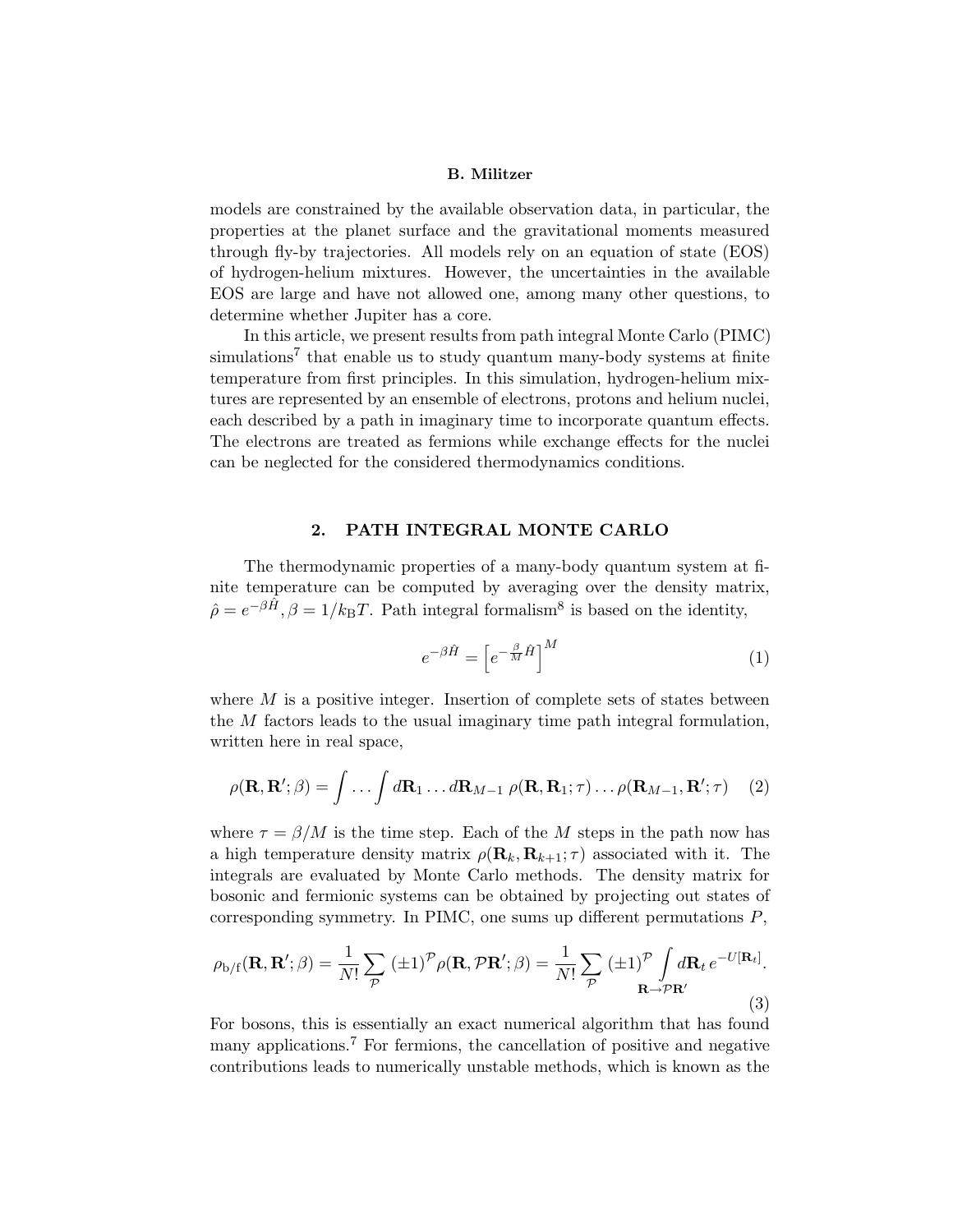fermion sign problem. Ceperley showed that this problem can be solved by introducing the *restricted path* approximation,  $9,10$ 

$$
\rho_f(\mathbf{R}_0, \mathbf{R}'; \beta) \approx \frac{1}{N!} \sum_{\mathcal{P}} (-1)^{\mathcal{P}} \int_{\mathbf{R}_0 \to \mathcal{P} \mathbf{R}'} d\mathbf{R}_t \ e^{-U[\mathbf{R}(t)]} \quad , \tag{4}
$$

$$
\rho_T(\mathbf{R}(t), \mathbf{R}_0; t) > 0
$$

where one only samples path  $\mathbf{R}(t)$  that stay within the positive region of a trial density matrix,  $\rho_T(\mathbf{R}(t), \mathbf{R}_0; t) > 0$ . This procedure leads to an efficient algorithm for fermionic systems. All negative contributions to diagonal matrix elements are eliminated.<sup>11</sup> Contrary to the bosonic case, the algorithm is no longer exact since it now depends on the approximations for the trial density matrix. However, the method has worked very well in many applications.<sup>12,13</sup> For  $\rho_T$ , one can use the free particle or a variational density matrix.<sup>14</sup> In the results presented here, the high temperature density matrix was taken as a product of exact pair density matrices,

$$
\frac{\rho(\mathbf{R}, \mathbf{R}'; \tau)}{\rho_0(\mathbf{R}, \mathbf{R}'; \tau)} = \left\langle e^{-\int_0^{\tau} dt \sum_{i < j} V(\mathbf{r}_{ij})} \right\rangle_{\mathbf{R} \to \mathbf{R}'} = \left\langle \prod_{i < j} e^{-\int_0^{\tau} dt V(\mathbf{r}_{ij})} \right\rangle_{\mathbf{R} \to \mathbf{R}'}
$$
\n
$$
\approx \prod_{i < j} \left\langle e^{-\int_0^{\tau} dt V(\mathbf{r}_{ij})} \right\rangle_{\mathbf{r}_{ij} \to \mathbf{r}'_{ij}} \equiv e^{-\sum_{i < j} u(\mathbf{r}_{ij}, \mathbf{r}'_{ij}; \tau)}, \tag{6}
$$

where  $\rho_0(\mathbf{R}, \mathbf{R}'; \tau)$  is the free particle density matrix and  $u(\mathbf{r}_{ij}, \mathbf{r}'_{ij}; \tau)$  is the pair action for paths initially separated by  $\mathbf{r}_{ij}$  and finally at time  $\tau$  by  $\mathbf{r}'_{ij}$ . An approximation is introduced by assuming that the different pair interactions can be averaged by independent Brownian random walks that are denoted by brackets  $\langle \ldots \rangle$ . This approach is efficient but not exact, and therefore puts a limit on the imaginary time step  $\tau$  in many-body simulations. The pair action, u, can be computed by different methods.<sup>15–17</sup> The following simulation results were derived with  $N_e = 32$  electrons and the corresponding number of protons,  $N_p$ , and helium nuclei  $N_{\text{He}}$  to obtain a neutral system  $(N_e = N_p + 2N_{\text{He}})$  with helium fraction  $x \equiv 2N_{\text{He}}/N_e$ . Periodic boundary conditions are applied. As imaginary time discretization, we employ  $\tau =$ 0.079. (Atomic units of Bohr radii and Hartrees will be used throughout this article.)

The electrons are treated as fermions with fixed spin. We use variational nodes to restrict the paths and have therefore extended the approach in Ref. [14] to mixtures. The nuclei are also treated as paths but their exchange effects are not relevant here.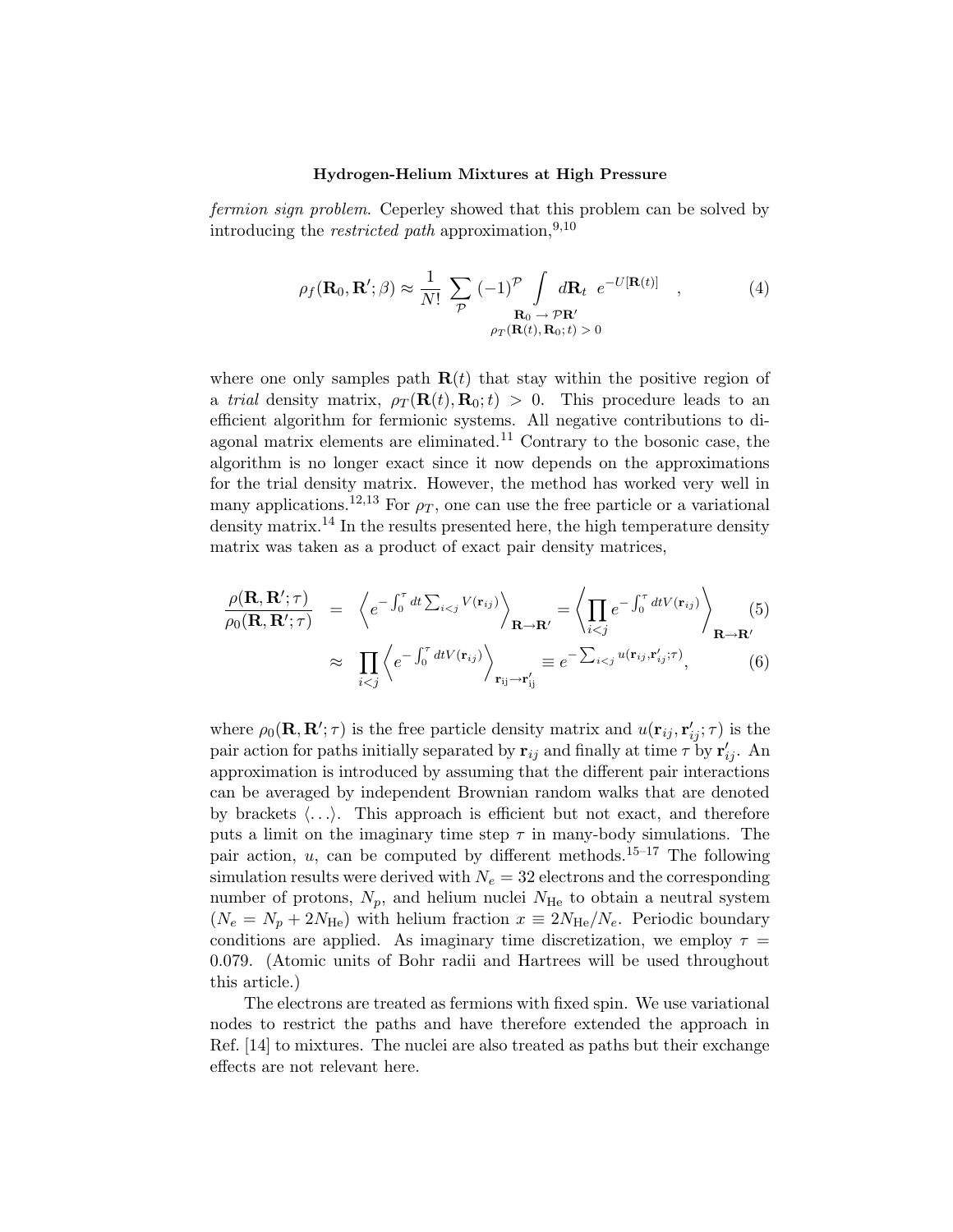

Fig. 1. Density-temperature phase diagram of hot dense hydrogen. The blue dash-dotted lines separate the molecular, the atomic, the metallic, and the plasma regime. The green solid lines are isentropes for Jupiter and stars with 0.3, 1, and 15 solar masses. Single shock Hugoniot states as well as the inertial confinement fusion path<sup>18</sup> are indicated by dashed lines. The thin solid line show  $\rho$ -*T* conditions of PIMC simulations.

# 3. PHASE DIAGRAM OF HOT DENSE HYDROGEN

Figure 1 shows the high temperature phase diagram of dense hydrogen beginning with the fluid and reaching up to a highly ionized plasma state. The figure includes the isentropes for Jupiter and low mass stars<sup>19</sup> and indicates the thermodynamic conditions, at which PIMC simulations have been applied.<sup>20,21,13</sup> We are now going to use these simulation results to characterize hot dense hydrogen from a path integral perspective.

At low density and temperature, one finds a fluid of interacting hydrogen molecules. A PIMC snapshot for  $T = 5000$  K and  $r_s = 4.0$  is shown in Fig. 2. The proton paths are very localized due to their high mass. Their spread can be estimated from the de Broglie thermal wavelength,  $\lambda_d^2 = \hbar^2 \beta / 2\pi m$ . The electron paths are more spread out but they are localized to some extent since two electrons of opposite spin establish the chemical bond in the hydrogen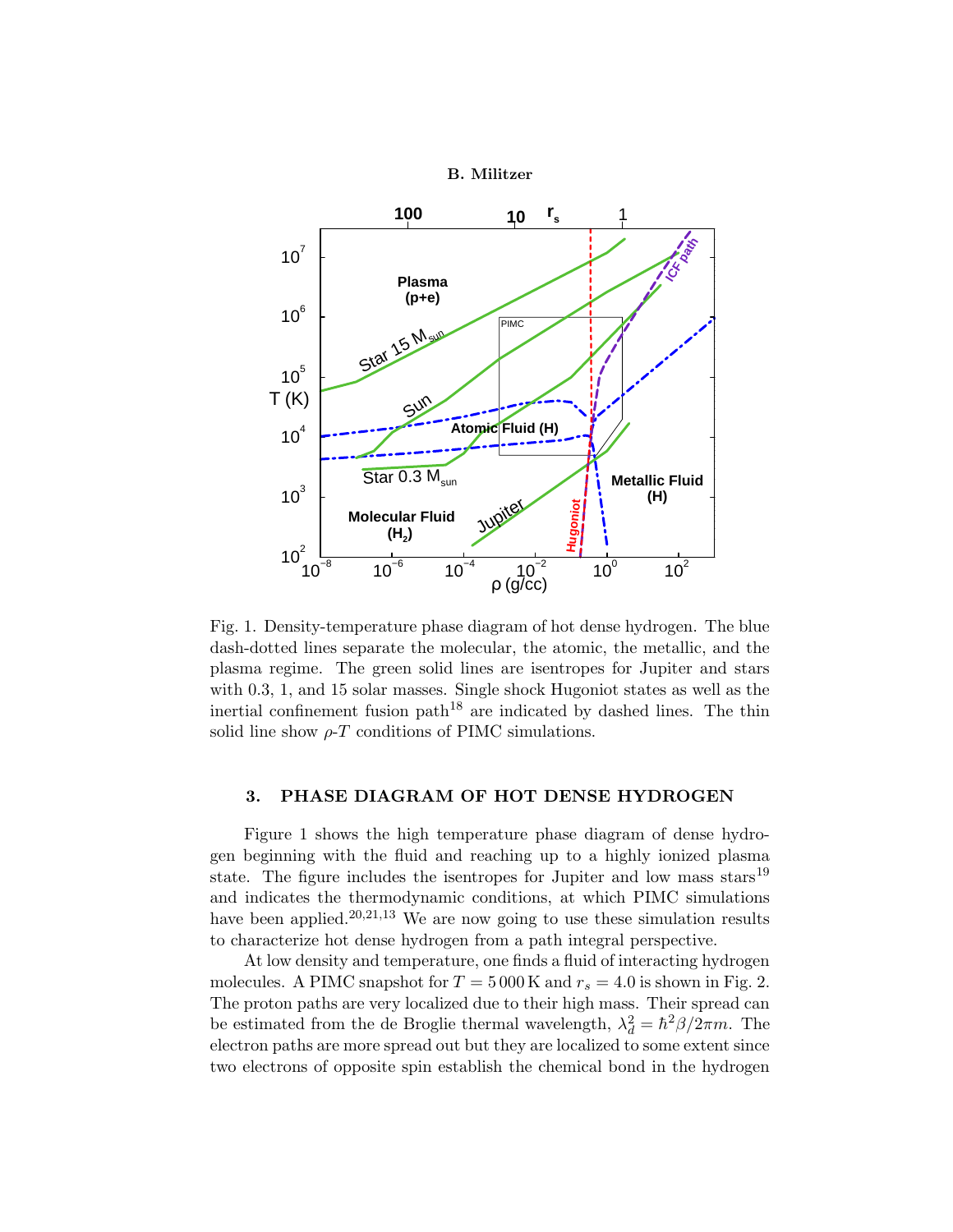

Fig. 2. Snapshot from PIMC simulations of pure hydrogen in the molecular regime at  $T = 5000 \text{ K}$  and  $r_s = 4.0$ . The pink spheres denote the protons. The bonds (white lines) were added as a guide to the eye. The electron paths are shown in red and blue [light and dark gray] depending on their spin state.

molecule.

If the temperature is raised from 5000 to  $10^6$  K, hydrogen undergoes a smooth transition from a molecular fluid though an atomic regime and finally to a two-component plasma of interacting electrons and protons. Many-body simulations at even higher temperatures are not needed since analytical methods like the Debye-Hückel theory work well. PIMC with explicit treatment of the electrons can also be applied to temperatures below 5 000 K but groundstate methods are then more practical since excitation become less relevant and the computational cost scale with the length of paths like  $T^{-1}$ .

A detailed analysis of the chemical species present in the low density regime ( $r_s \geq 2.6$ ) is given in Ref. 20. With decreasing density, one finds that the degree of molecular dissociation increases since the atomic state has higher entropy. For the same reason, one observes that the degree of atomic ionization increases with decreasing density. All these low-density effects can be well characterized by analytical models based on approximate free energy expressions for atoms, molecules and ionized particles. $22-25$  In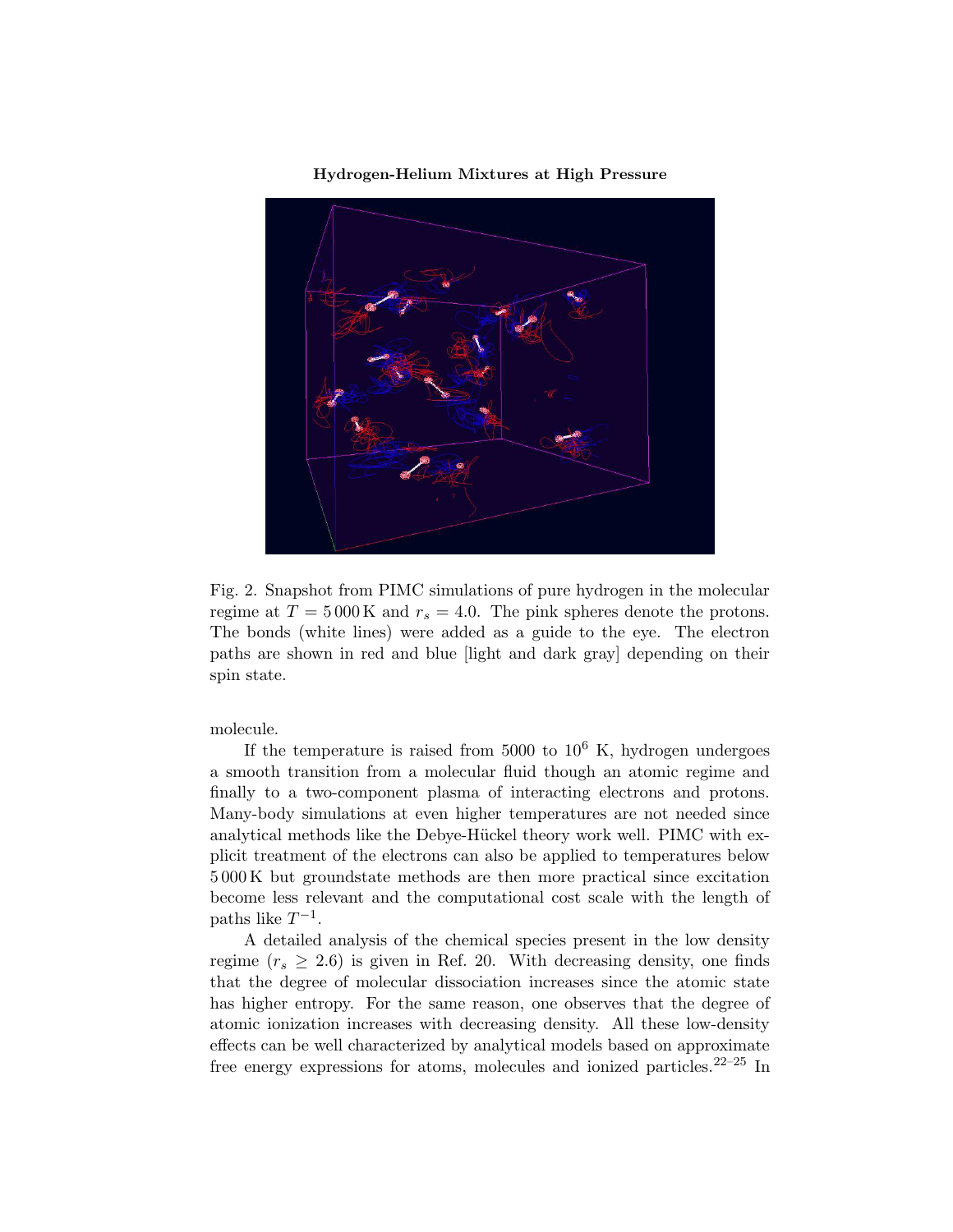

Fig. 3. Deuterium in the dense molecular regime ( $T = 5000 \text{ K}$  and  $r_S =$ 1.86) Due to the density increase compared to Fig. 2 (see details there), the electron paths permute with a rising probability (shown as yellow [light gray] lines) but are still localized enough to form a bond between the two protons in the molecule. The electron density average over many electron configurations is indicated in gray color on the blue rectangles.

this regime, one also finds reasonably good agreement between for the EOS derived from PIMC and chemical models.<sup>20</sup>

If the density is increased at  $T = 5000 \text{ K}$ , one finds an intermediate regime of strongly interacting molecules (Fig. 3). Some electron paths exchange with neighboring molecules indicating the importance of fermionic effects. However, the electrons are still localized enough to provide a sufficient binding force for the protons.

If the density is increased further from  $r_s = 1.86$  to 1.60, this binding force is lost due to further delocalization of the electrons (Fig. 4). Almost all electrons are now involved in long exchange cycles indicating a highly conducting, metallic state. No binding forces of the protons can be observed. One can therefore conclude that hydrogen metallizes in dissociated, or atomic form, a conclusion that is consistent with DFT simulations<sup>26-29</sup>. If the density is increased further, the electrons form a rigid neutralizing background and one recovers the limit of a one-component plasma of protons. If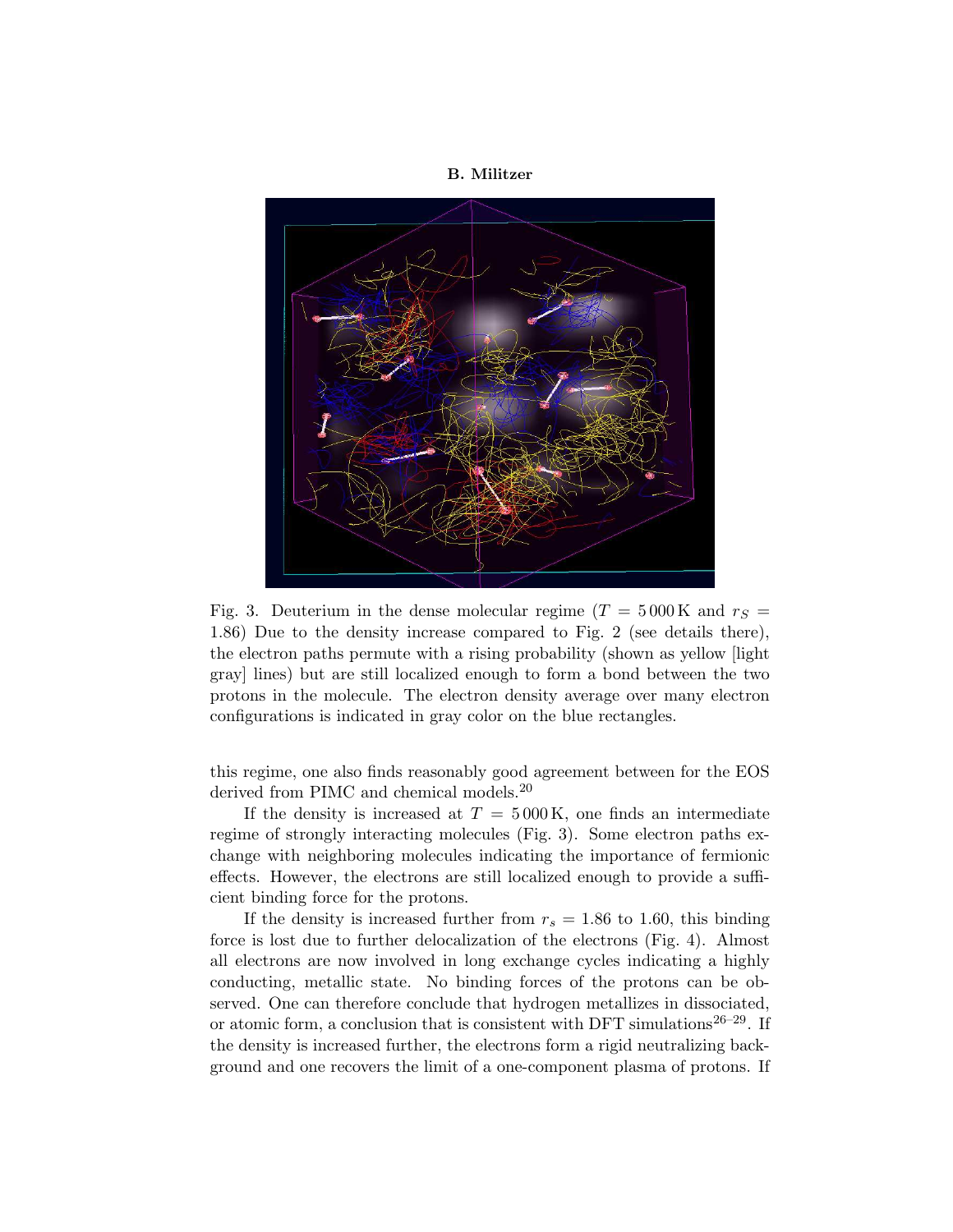

Fig. 4. Deuterium in the metallic regime characterized by unpaired protons and a gas of degenerate electrons. The snapshot was taken from a PIMC simulation at  $T = 6250 \text{ K}$  and  $r_s = 1.60$ . The electron paths are delocalized and exchange frequently (see description of Fig. 3).

the temperature is increased, the electron paths get shorter and shorter, the degree of electron degeneracy decreases gradually and one recovers the limit of a two-component plasma at high temperature.

The nature of the molecular-metallic transition has not yet been determined with certainty. A large number of analytical models<sup>30</sup> predict a first order transition, others do not.<sup>23</sup> PIMC simulation with free particle nodes by W. Magro et  $al$ .<sup>31</sup> showed an abrupt transition characterized by a region  $dP$  $\frac{dP}{dT}\Big|_V < 0$  for  $r_s = 1.86$ . Later work by B. Militzer<sup>32</sup> using more accurate variational nodes did not show such a region for  $r_s=1.86$ . Whether PIMC simulations with variational nodes predict a gradual molecular-metallic transition for all temperatures, or if the region of an abrupt transition has shifted to lower, not yet accessible, temperatures has not been determined. However, recent density functional molecular dynamics simulations by various authors predict a first order transition below  $5\,000\,\rm K.^{26-29}$ 

There was a lot of recent interest focused on the hydrogen EOS because of the unexpectedly high compressibility inferred from the laser-driven shock wave experiment by Da Silva et  $al^{33}$  and Collins et  $al^{34}$  using the Nova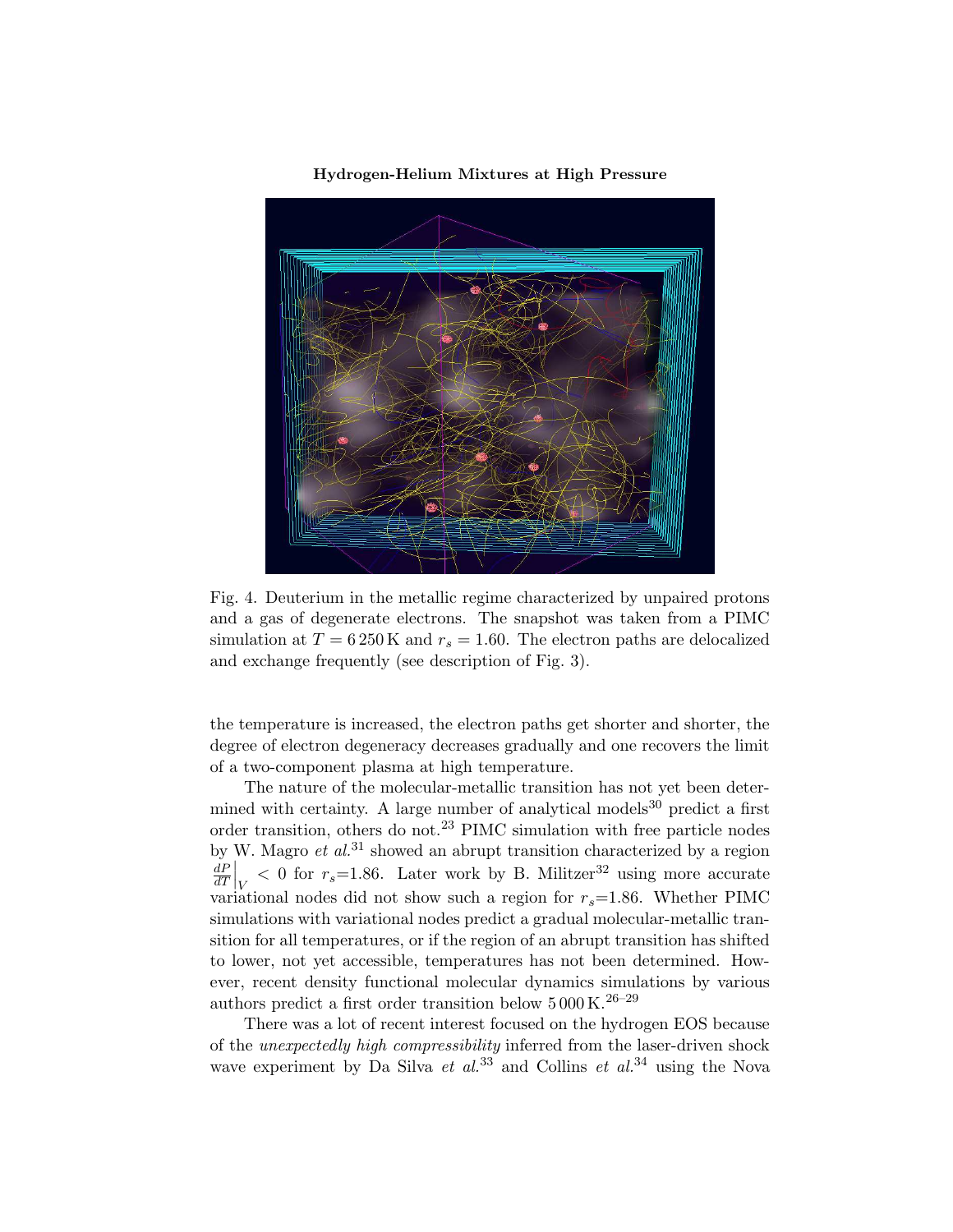laser at Lawrence Livermore National Laboratory. The measurements indicated that hydrogen could be compressed to about 6-fold the initial density rather than 4-fold as indicated by the Sesame model.<sup>35,36</sup> Even though the temperatures and pressures reached in shock experiments are higher than those in the giant planets these measurements are crucial here since they represent the only way to distinguish between different EOS models at high temperature.

The Nova results challenged the existing understanding of high P-T hydrogen and triggered many new experimental and theoretical efforts. Different chemical models gave rise to very different predictions<sup>30,23,37</sup> ranging from 4-fold compression as suggested in  $35,36$  to 6-fold as predicted by the Ross model.<sup>38</sup> While the accuracy of chemical models did not allow any conclusive predictions, first principle simulations from  $\text{PIMC}^{20,39}$  as well as from density functional molecular dynamics $40,28,29$  consistently predict a lower compressibility of about 4.3.

Since then there have been many attempts to resolve this discrepancy but the most important contributions came from new experiments by Knudson et  $al^{41-43}$  at Sandia National Laboratory. Instead of a laser drive, they used magnetically driven shock waves in combination with bigger samples. They found a significantly lower compressibility quite similar to predictions from first principles methods. The new results are also supported by a third set of experiments by Russian investigators using spherically converging shock waves.44,45

### 4. HYDROGEN-HELIUM MIXTURES

Due to importance for astrophysical applications, EOS models for hydrogen-helium mixtures have been studied for quite some time. The most widely used EOS was derived by Saumon, Chabrier and van Horn (SCH).<sup>19</sup> Like previous chemical models, it is based on a hydrogen and a helium EOS that combined using an ideal mixing rule.

Following the discussion of the hydrogen EOS above, we are now analyzing the second ingredient: the EOS of helium. Given its low abundance in giant planets, helium is not expected to be present in very high concentration. However, Stevenson<sup>46</sup> has proposed that the hydrogen-helium mixture could phase separate under certain high pressure conditions. As a result, helium droplets would form and fall as rain towards planet core. The associ-ated release of latent heat would delay the cooling process of the planet. This was suggested as one possible explanation of why standard models predict Saturn to cool at a much faster rate than is observed.<sup>47</sup> In order to detect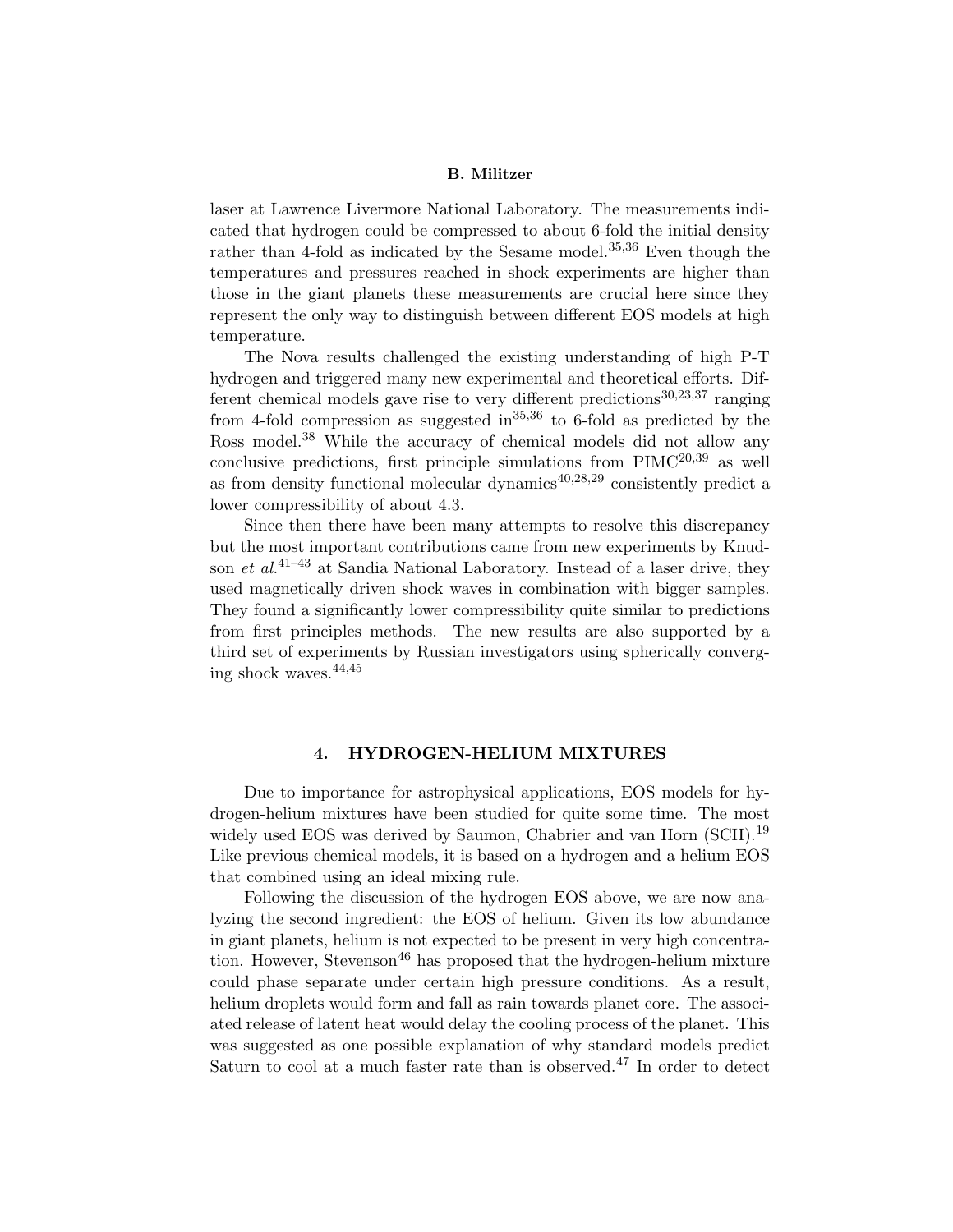hydrogen-helium phase separation one needs an EOS of pure helium that we will now discuss.



Fig. 5. Equation of state comparison for pure helium showing the pressure (left) and the internal energy (right) for different density as derived from path integral Monte Carlo simulations and the chemical model by Saumon, Chabrier, and van Horn.<sup>19</sup>

Figure 5 shows an EOS comparison of our PIMC calculations with the SCH model. One finds that the pressure is underestimated by SCH and that the deviations increase with density. The internal energy at high temperature is also underestimated. The analysis suggests a more careful treatment of the helium ionization states is needed to improve the chemical model.

To conclude the comparison with chemical models, we test one more assumption that is generally made: the ideal mixing hypothesis. We performed a large number of PIMC calculations of fully interacting hydrogen-helium mixtures at a fixed density of  $r_s = 1.86$  for various temperatures and mixing ratios. The resulting correction to ideal mixing is given by,

$$
\Delta f_{\text{mix}} = f(x) - (1 - x) f(x = 0) - x f(x = 1).
$$
\n(7)

Figure 6 shows that the corrections to pressure,  $\Delta P_{\text{mix}}$ , increase with decreasing temperature reaching 10% for 15 625 K. In the considered temperature interval, the corrections to the internal energy are largest for 31 250 K which can be explained by the different ionization states of the two fluids that lead to larger error if ideal mixing is assumed.

Finally, we discuss pair correlation functions,  $q(r)$ , for hydrogen-helium mixtures,

$$
g(r) \equiv \frac{\Omega}{N^2} \left\langle \sum_{i \neq j} \delta(\mathbf{r} - \mathbf{r}_{ij}) \right\rangle . \tag{8}
$$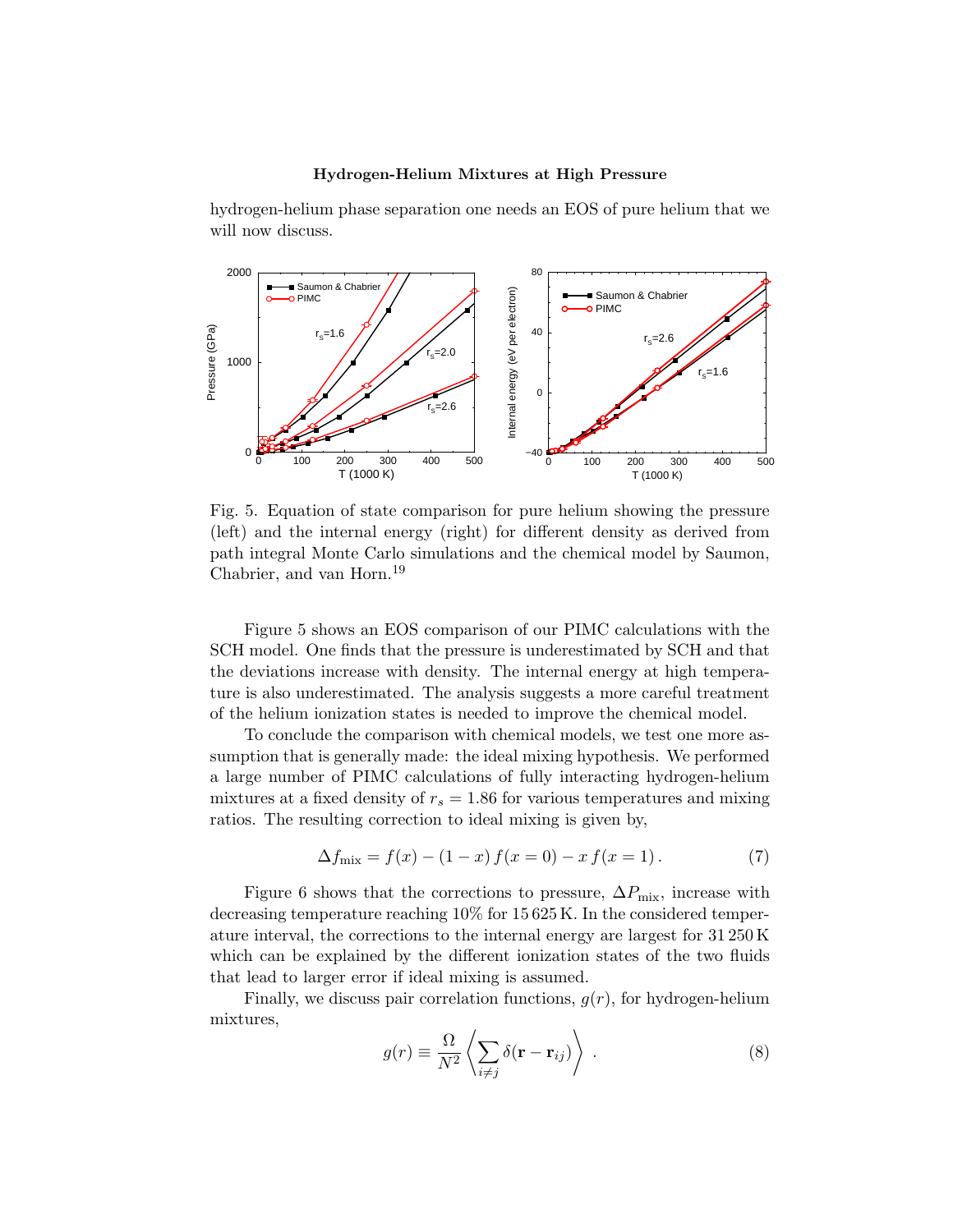

Fig. 6. Excess mixing pressure  $\Delta P_{\text{mix}}$  and internal energy per electron  $\Delta E_{\text{mix}}$ are shown for a hydrogen-helium mixture at  $r_s = 1.86$ . Path integral Monte Carlo results are shown for several temperatures. The mixing is performed at constant density.  $\Delta E_{\text{mix}}$  is largest for T=31 250 K because at this temperature the two end members are characterized by very different degrees of ionization.

 $g(r)$  functions are a standard tool to characterize the short-range correlation of particles in liquids. In Fig. 7, we compare the correlation functions for pure hydrogen, a  $x=50\%$  mixture, and pure helium at fixed temperature  $(15625 \text{ K})$  and density  $(r_s = 1.86)$ . Changes in the pair correlations are now discussed as a function of helium concentration. The electron-proton  $q(r)$  shows a strong peak at the origin due to the Coulomb attraction. The peak is not affected when 50% helium is added to a pure hydrogen sample. Similarly, the correlation between electrons and helium nuclei is not altered by the presence of protons.

The electron-electron correlation depends strongly on spin. For pairs with parallel spin, exchange effects lead to a strong repulsion. The resulting  $g(r)$  function does not depend much on whether helium is present or not. The correlation function between pairs of antiparallel spins, on the other hand, is strongly affected by the presence of helium nuclei. In the helium atom, two electrons with opposite spin are attracted to the core, which indirectly leads to the observed increase in the electron-electron  $g(r)$ .

It is interesting to note that proton-proton  $g(r)$  changes with the helium concentration but the correlation of helium nuclei does not. With increasing presence of helium, a peak in the proton-proton  $g(r)$  appears at  $r = 1.4 a_0$ which indicates the formation of  $H_2$  molecules. Adding helium nuclei leads to the localization of a fraction of the electrons. The available space in combination with the reduced electronic exchange effects then leads to the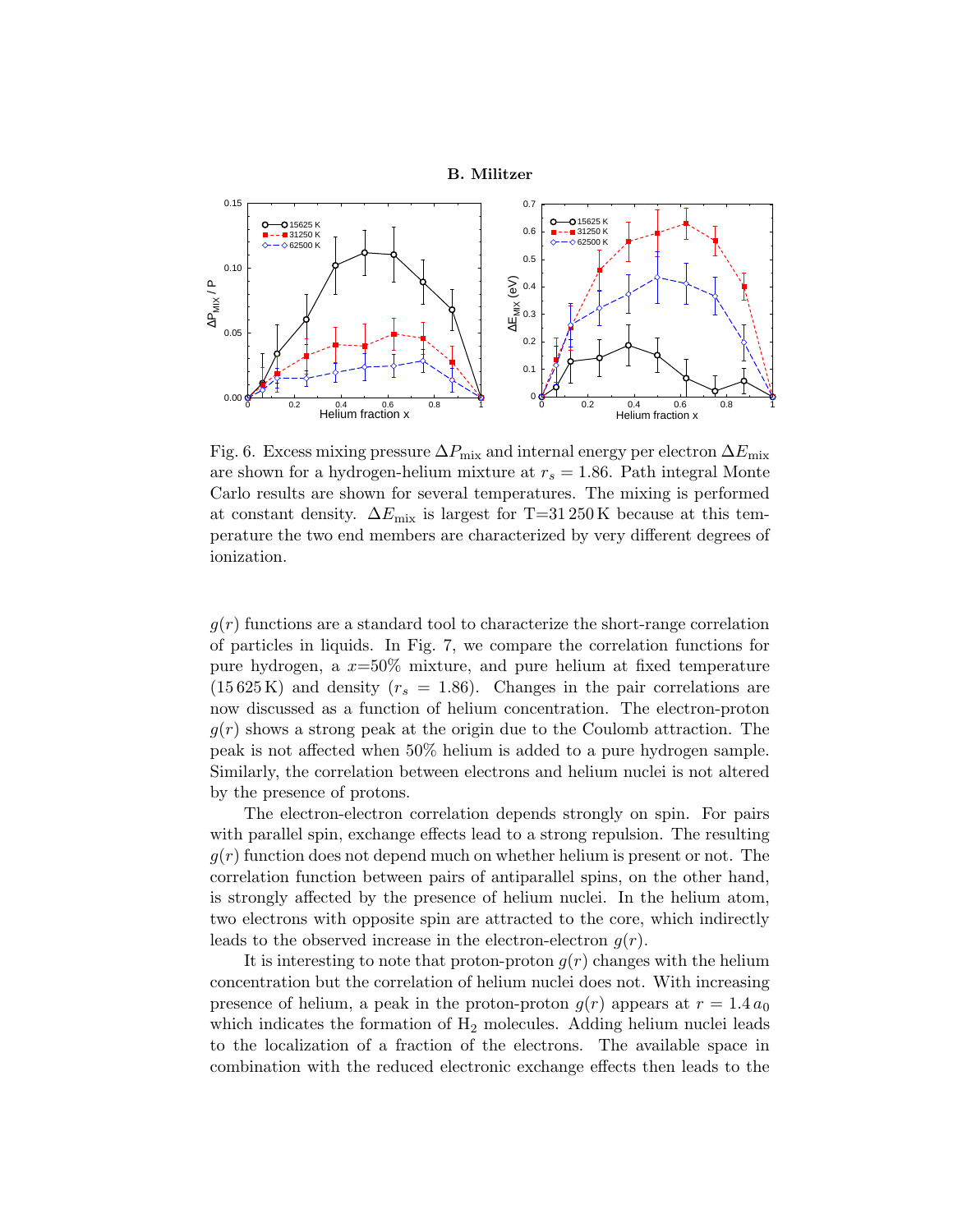

Fig. 7. Comparison of different pair correlation functions,  $g(r)$ , from three PIMC simulations at  $r_s = 1.86$  and 15625K: pure hydrogen (red dotted lines), a  $x = 50\%$  mixture (black dashed lines) and pure helium (blue solid lines). The six graphs show  $g(r)$  for different pairs of protons (p), electrons (e) and helium nuclei  $(\alpha)$ . For electrons, pairs with antiparallel (upper right) and with parallel (lower right) spins are distinguished.

formation of hydrogen molecules which are not present in pure hydrogen at the same temperature and density.

# 5. CONCLUSIONS

The discussion in this article centered on the phase diagram of hot dense hydrogen. The first PIMC results for hydrogen-helium mixtures were presented here, and the accuracy of existing helium EOS models as well as the commonly used ideal mixing rule were analyzed. This analysis revealed substantial inaccuracies in existing EOS models. These uncertainties prevent us from making reliable models for the interior of giant planets and from drawing conclusions about their formation mechanism, either nucleated capture of nebular hydrogen<sup>4</sup> or gravitational instability driven formation in protostellar disks.<sup>5,6</sup>

An improved EOS will also yield a better characterization of the 120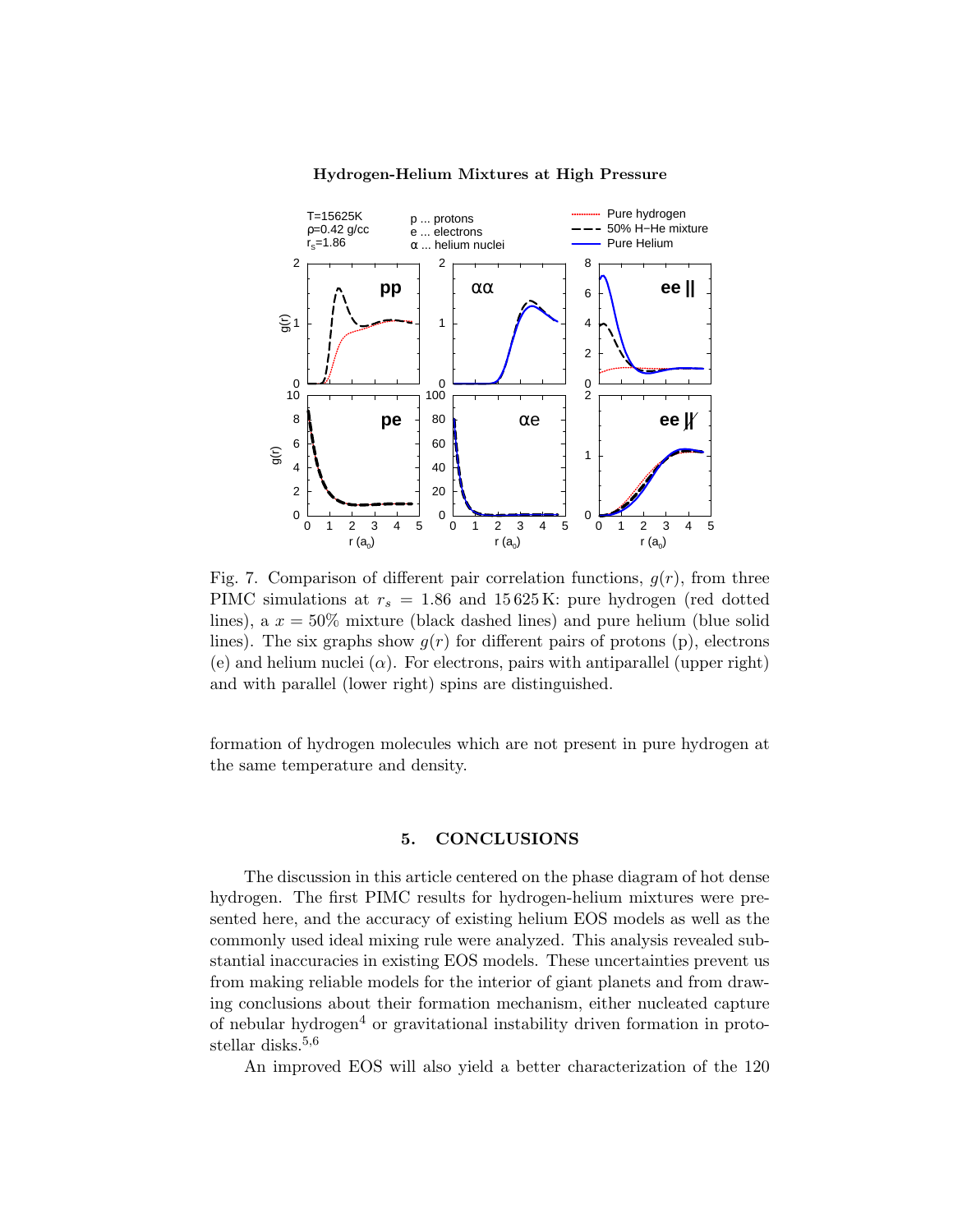extrasolar giant planets that have been discovered so far using radio velocity measurements.<sup>48</sup> In particular the mass-radius relationship obtained from transit extrasolar giant planets<sup>49</sup> will allow one to draw conclusions about the heavy element abundance in those planets. The metallicity of a planet relative to its central star constrains the role of accretion of planetesimals in the planet's formation.

### ACKNOWLEDGMENTS

The author thanks W. Hubbard and D. Stevenson for useful discussions and D. Saumon for providing us with the SCH EOS.

#### REFERENCES

- 1. T. Giullot, W. B. Hubbard, D. J. Stevenson, and D. Saumon. In F. Bangenal et al. editor, Jupiter: The Planet, Satellites and Magnetosphere. Cambridge University Press, 2004.
- 2. J. J. Fortney and W. B. Hubbard. Icarus, 164:228, 2003.
- 3. D. Saumon and T. Guillot. Astrophys. J., 609:1170, 2004.
- 4. J. J. Lissauer. Annu. Rev. Astron. Astrophys., 31:129, 1993.
- 5. A. P. Boss. Science, 276:1836, 1997.
- 6. A. P. Boss. Astrophys. J., 610:456, 2004.
- 7. D. M. Ceperley. Rev. Mod. Phys., 67:279, 1995.
- 8. R. P. Feynman. Phys. Rev., 90:1116, 1953.
- 9. D. M. Ceperley. J. Stat. Phys., 63:1237, 1991.
- 10. D. M. Ceperley. Path integral Monte Carlo for fermions. In K. Binder and G. Ciccotti, editors, Monte Carlo and Molecular Dynamics of Condensed Matter Systems. Editrice Compositori, Bologna, Italy, 1996.
- 11. B. Militzer, E.L. Pollock, and D. Ceperley, 2004.
- 12. C. Pierleoni, D.M. Ceperley, B. Bernu, and W.R. Magro. Phys. Rev. Lett., 73:2145, 1994.
- 13. B. Militzer and E. L. Pollock. Phys. Rev. Lett., 89:280401, 2002.
- 14. B. Militzer and E. L. Pollock. Phys. Rev. E, 61:3470, 2000.
- 15. R. G. Storer. J. Math. Phys., 9:964, 1968.
- 16. E. L. Pollock. Comp. Phys. Comm., 52 :49, 1988.
- 17. K. E. Schmidt and M. A. Lee. Phys. Rev. E, 51:5495, 1995.
- 18. J. Lindl. Phys. Plasmas, 2 (11):3933, 1995.
- 19. D. Saumon, G. Chabrier, and H. M. Van Horn. Astrophys. J. Suppl., 99:713, 1995.
- 20. B. Militzer and D. M. Ceperley. Phys. Rev. Lett., 85:1890, 2000.
- 21. B. Militzer and D. M. Ceperley. Phys. Rev. E, 63:066404, 2001.
- 22. D. Saumon and G. Chabrier. Phys. Rev. A, 46:2084, 1992.
- 23. F.J. Rogers. Astrophys. J., 352:689, 1990.